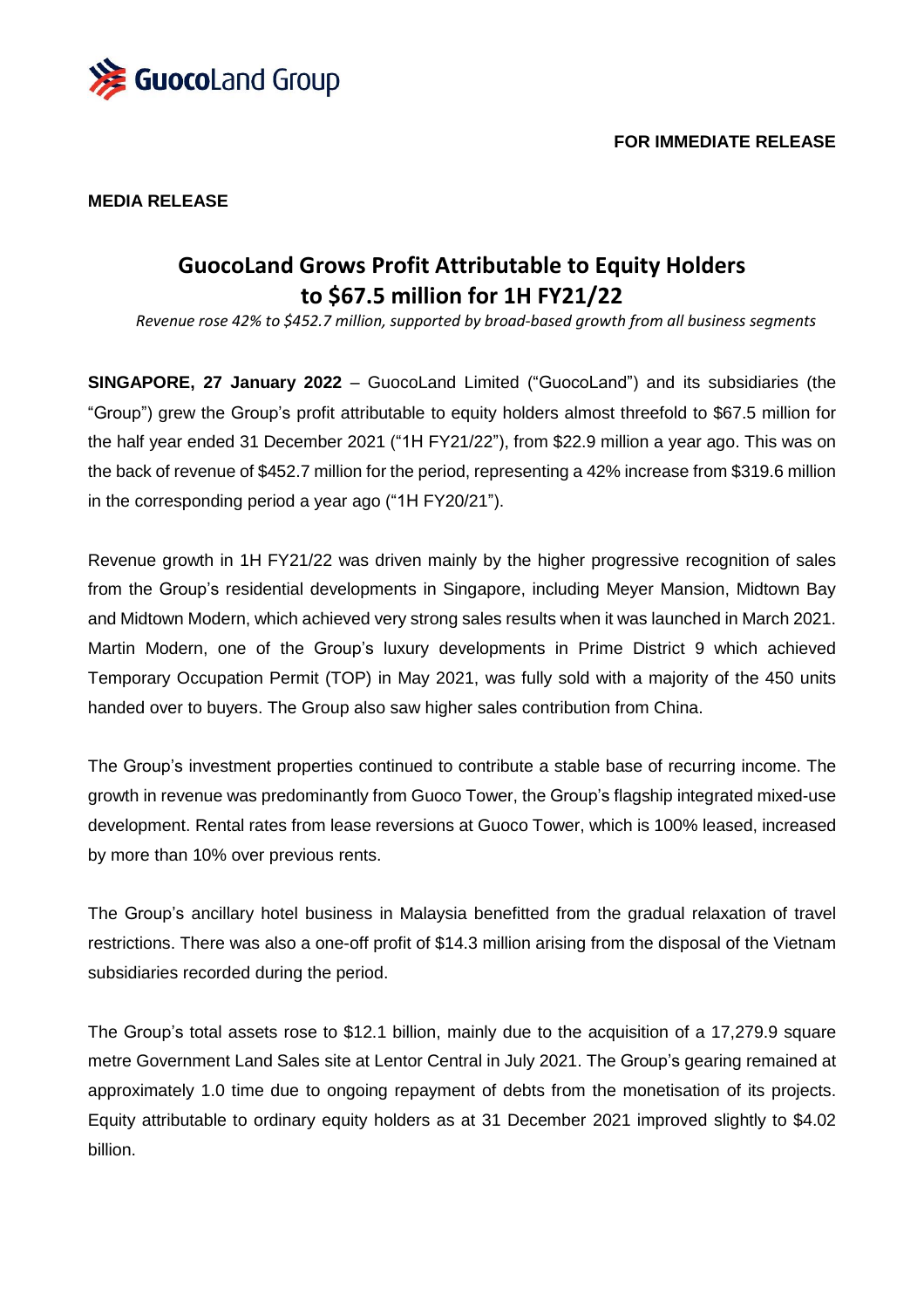Mr. Cheng Hsing Yao (郑馨尧), Chief Executive Officer of GuocoLand Group, said, "Our long-term goal of transforming into a multi-faceted real estate company is progressing steadily. In addition to a strong pipeline of residential homes for sale in all three core markets of Singapore, China and Malaysia, we have also built up a strong portfolio of investment assets providing growing recurring income. These set the stage for future strategies to unlock the value of our assets, as well as to pursue growth."

#### **Operations Highlights**

Performance of the Group's commercial properties in Singapore as well as sales of residential developments in all geographies remained strong in 1H FY21/22.

At Guoco Tower, the premium Grade A offices and retail units continued to record positive lease reversions on the back of a steady flow of new leases and expansions. The occupancy rates for Guoco Tower's offices and retail units (including pre-committed leases) stood at a strong rate of 100% and 99%, respectively, while the occupancy of 20 Collyer Quay also remained healthy at 92%.

Guoco Midtown, the Group's upcoming large-scale integrated development in Singapore's Central Business District, will add another 710,000 sq ft of premium Grade A office space to the Group's investment portfolio and further boost GuocoLand's recurrent income upon its completion in phases from the  $4<sup>th</sup>$  quarter of 2022.

Both Guoco Tower and Guoco Midtown received strong leasing interest from companies from a diversity of sectors including technology, finance, private equity, life sciences and trading as well as consumer related companies looking to set up their regional headquarters in Singapore. Demand for Grade A office space in the CBD is expected to remain resilient as the economy recovers and companies prepare for their growth.

The Group's residential developments in Singapore delivered strong sales. As at 31 December 2021, Wallich Residence, located at the top of Guoco Tower, was 77% sold. Midtown Modern has sold 402 units representing 72% of its 558 units; while Meyer Mansion was 41% sold and Midtown Bay was 32% sold.

The Group's projects in Singapore are currently progressing well and are expected to meet their revised targets for completion despite the challenges in the construction sector such as labour shortages.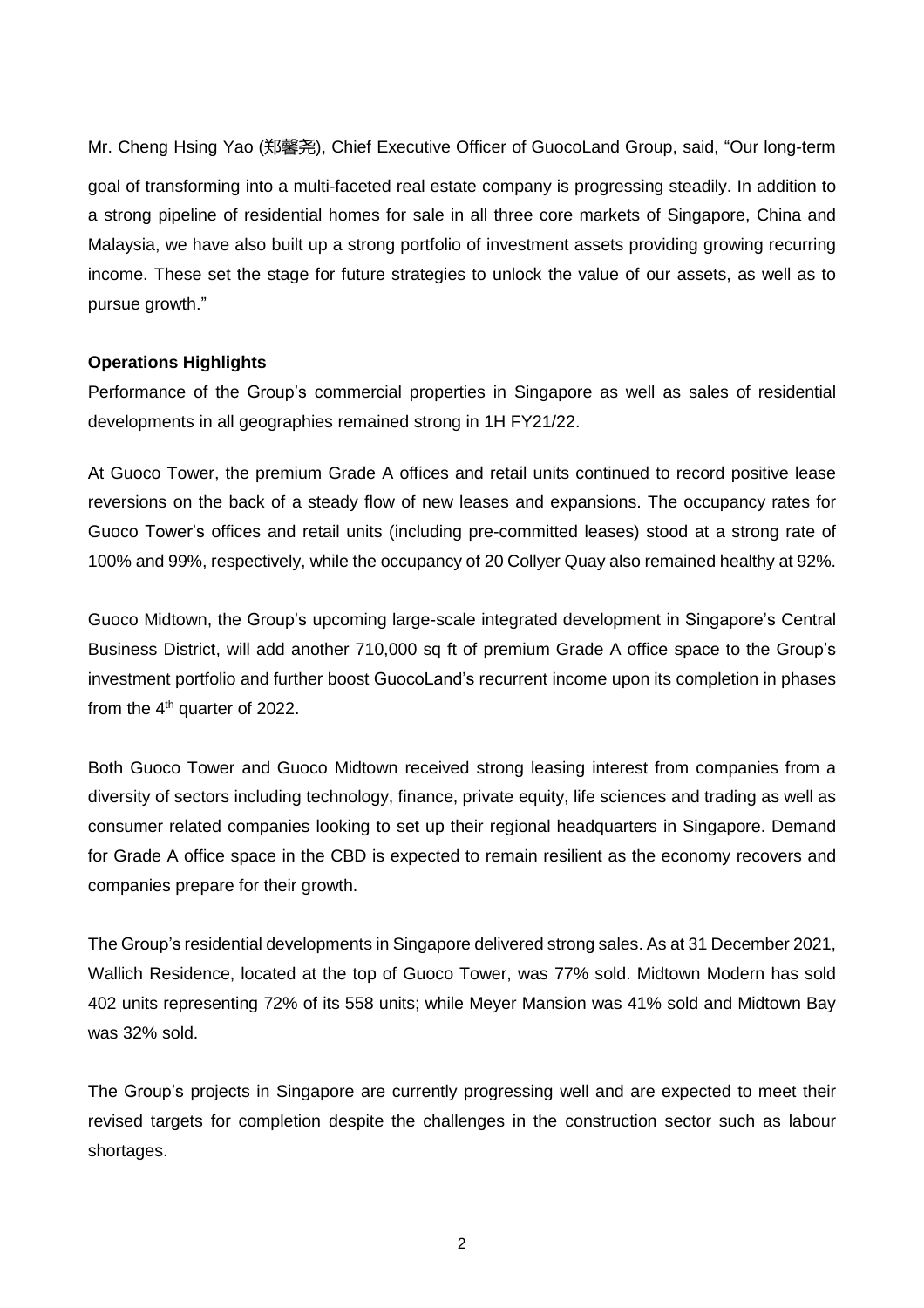In China, sales were modest as buyers turned more cautious and selective in home purchases. Of the 715 units at the Group's mixed-use development Chongqing GuocoLand 18T that were launched earlier, 38% have been sold.

Guoco Changfeng City is a mixed-use office and retail development in Shanghai with direct access to the Changfeng Park metro station. It comprises two Grade A office towers, a basement retail, a cultural office building, and two low-rise office buildings, one of which has been sold. It has commenced partial operations in September 2021, and will be fully operational by the second half of 2022, including the basement retail. One of the towers which has commenced operations has achieved more than 40% lease commitment to date.

Malaysia had been impacted by multiple Movement Control Orders (MCO) since the start of the COVID-19 pandemic and a Full Movement Control Order (FMCO) was implemented in June 2021. The peninsula has since entered different phases of the National Recovery Plan (NRP). On 18 October 2021, Kuala Lumpur and Selangor moved into Phase 4 of the NRP, which resulted in the reopening of all economic sectors.

Notwithstanding the challenges in the Malaysian real estate market, sales of our residential projects in Malaysia were resilient. As at 31 December 2021, Emerald Hills sold 74% of its 727 condominium units launched to date. Out of 816 units launched to date at Emerald 9, an integrated mixed-use development, 723 units representing 89% of launched units have been sold. In Selangor, the sales momentum of our township development, Emerald Rawang, was notably strong, with about 200 transactions completed during the period. To date, a total of 93% of the 748 units launched have been sold. Similarly, the landed development, Emerald Sepang, continued to attract strong interest from buyers, with 231 out of 350 units or 66% sold.

#### **New Pipeline**

The upcoming Lentor Central mixed-use development will add 600 residential units to our pipeline. The transit-oriented development, which also comprises 96,000 sq ft of commercial and retail spaces, will be directly connected with Lentor MRT station on the Thomson-East Coast Line (TEL). When fully operational, the commercial and retail components of the development will be accretive to our investment portfolio and recurrent income.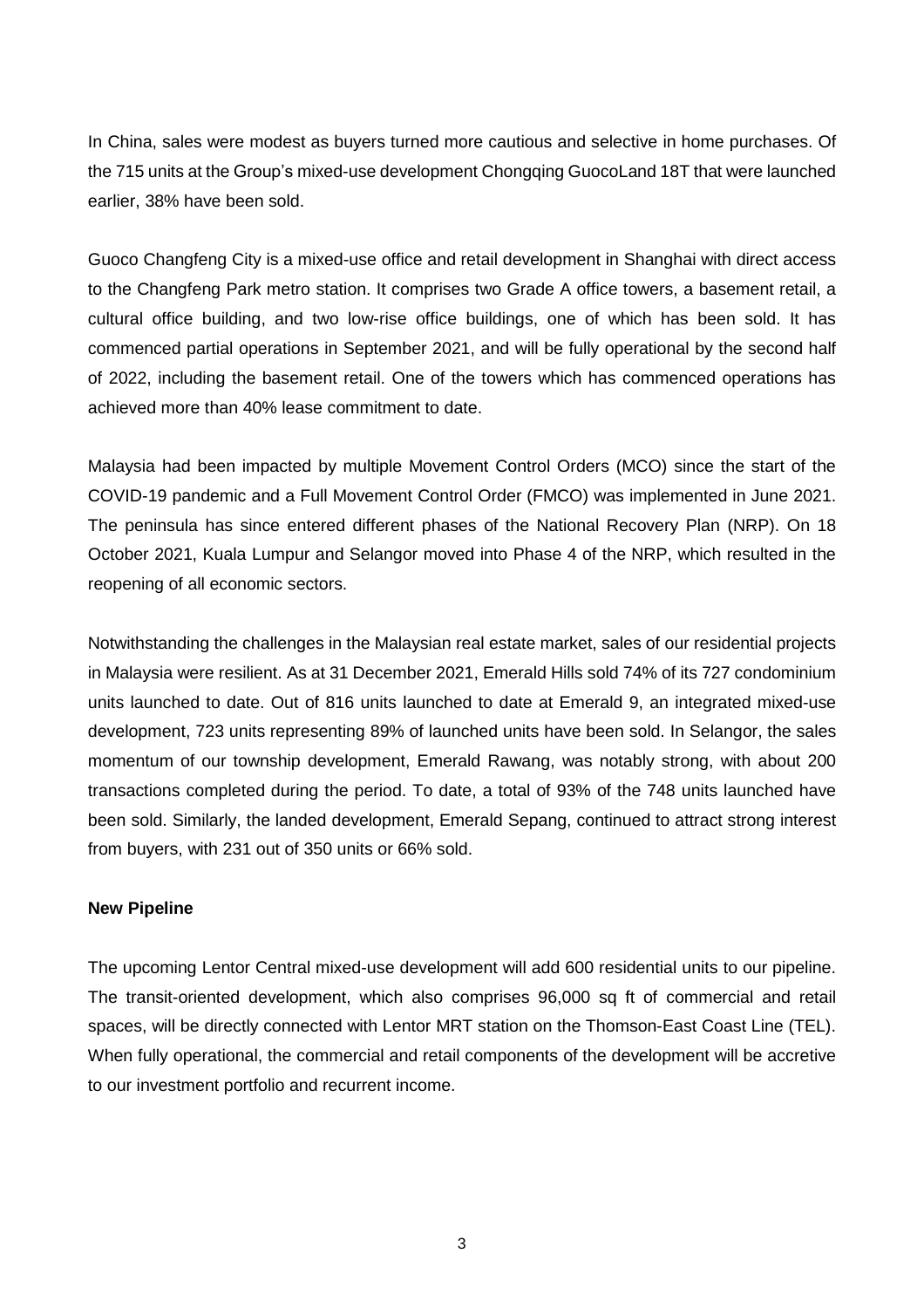In addition, in January 2022, a consortium comprising GuocoLand, Intrepid Investments Pte. Ltd and TID Residential Pte. Ltd bought the neighbouring 17,136.9 square metre Lentor Hills Road site (Parcel A) for \$586.6 million.

Mr. Cheng added: "GuocoLand remains steadfast to our strategy to achieve diversified income streams while growing our assets through quality developments in key gateway cities. 2022 will see the completion of two key integrated mixed-use developments, namely Guoco Midtown in Singapore and Guoco Changfeng City in Shanghai."

 $-$  END $-$ 

### **About GuocoLand Limited**

GuocoLand Limited ("GuocoLand") is a public company listed on the Singapore Exchange Securities Trading Limited since 1978. The principal business activities of its subsidiaries are property development, property investment, hotel operations and property management.

GuocoLand and its subsidiaries ("the Group") have established property operations in their geographical markets of Singapore, China and Malaysia, comprising residential, hospitality, commercial and retail developments. In 2017, GuocoLand marked its expansion beyond Asia into the new markets of the United Kingdom and Australia through a strategic partnership with Eco World Development Group Berhad in Eco World International Berhad. As a premier property company, GuocoLand is focused on achieving scalability, sustainability and growth in its core markets through its property development, investment and management businesses.

The parent company of GuocoLand is Guoco Group Limited, a company listed on the Main Board of The Stock Exchange of Hong Kong Limited. Guoco Group Limited is a member of the Hong Leong Group.

As at 31 December 2021, the Group has total assets of S\$12.1 billion and total equity attributable to ordinary equity holders of S\$4.02 billion.